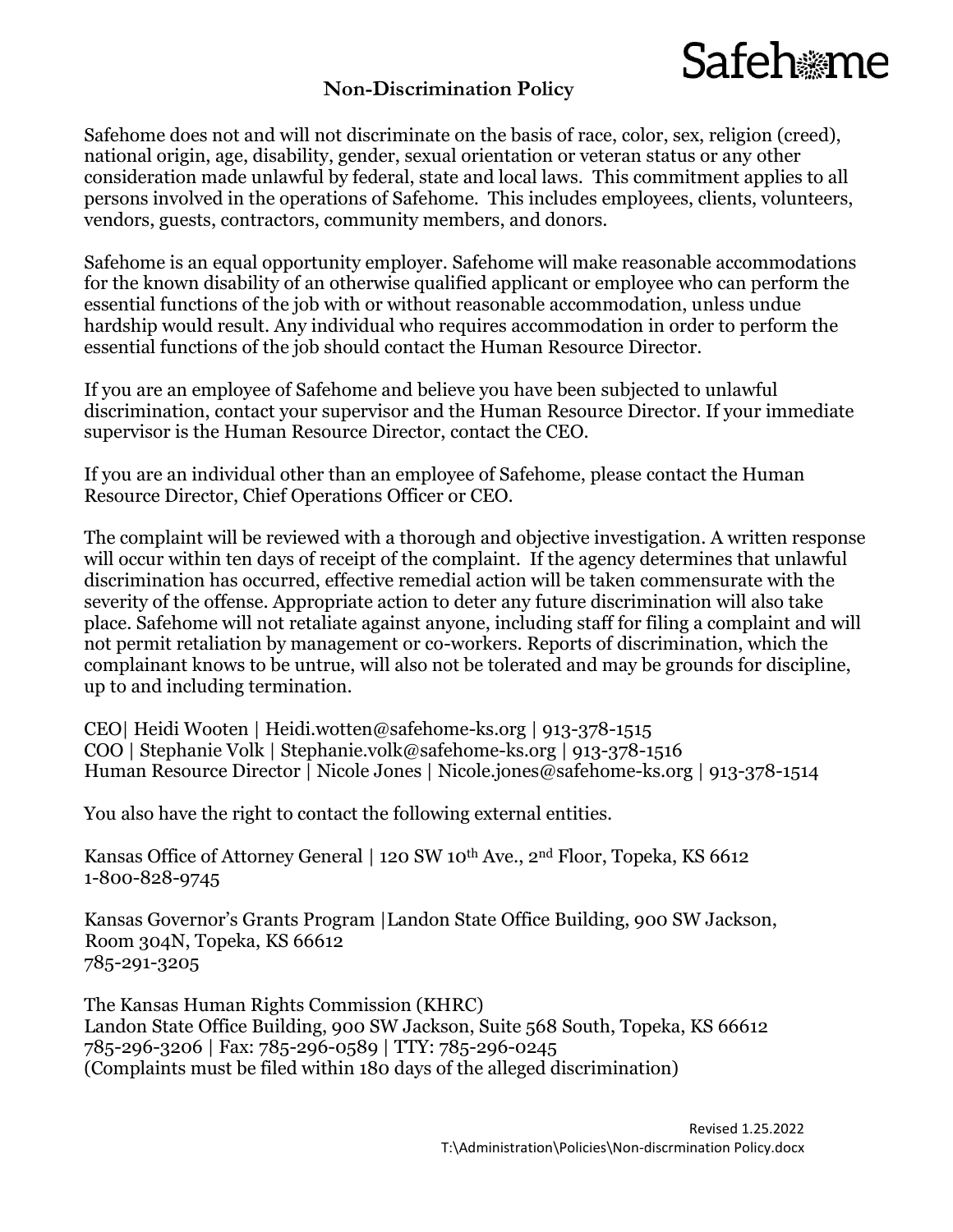## Safeh*a*me

#### **Non-Discrimination Policy**

US Equal Employment Opportunity Commission Kansas City Area Office, Gateway Tower II 4th and State Avenue, 9th Floor, Kansas City KS 66101 1-800-669-4000 | TTY: 1-800-669-6820 www.eeoc.gov/field/kansascity/charge.cfm (Complaints must be filed within 180 days of the alleged discrimination)

Office for Civil Rights U.S. Department of Health and Human Services 601 East 12th Street - Room 353, Kansas City, MO 64106 816-426-7277 | Fax: 816-426-3686 | TTY: 816-426-7065

#### **Non-Discrimination | Genetic Information**

Safehome does not discriminate against any applicant or employee because of an individual's genetic information (including information from genetic tests, the genetic tests of family members, family medical history or information about any employee's, applicant's, or family member's request for or receipt of genetic services), and does not conduct any genetic testing on any applicant or employee under any circumstance.

Safehome does not request, require, purchase or deliberately acquire any genetic information. Tests for drug or alcohol use are not considered "genetic testing," and are required by Safehome. If Safehome inadvertently receives information about an applicant's or employee's family medical history or other genetic information, the information will not be used except as required for a legitimate purpose. Example: to consider an employee's leave request relating to a family member's medical condition. The information will be confidential and will not be disclosed except as allowed or required by applicable law.

Any complaint of alleged discrimination by Safehome, its supervisors or employees or any person or organization acting on behalf of Safehome should immediately be called to the attention of the Equal Employment Opportunity (EEO) Official. The EEO Official is the Human Resource Director. Contact information for the EEO Official is identified in Safehome EEO Policy Statements, which are posted in the staff break room. Employees may raise concerns and make reports without fear of retaliation. Anyone found to be engaging in any type of unlawful discrimination will be subject to disciplinary action, up to and including termination of employment.

Safehome is committed to complying with all applicable laws providing equal employment opportunities.

1. Title VI of the Civil Rights Act of 1964, which prohibits discrimination on the basis of race, color or national origin in the delivery of services and which entails taking reasonable steps to ensure that persons with Limited English Proficiency (LEP) have meaningful access to funded programs or activities. An LEP person is one whose first language is not English and who has a limited ability to read, write, speak, or understand English. (42 U.S.C. § 2000d), and the Department of Justice (DOJ) implementing regulations at 28 C.F.R. Part 42, Subpart C;